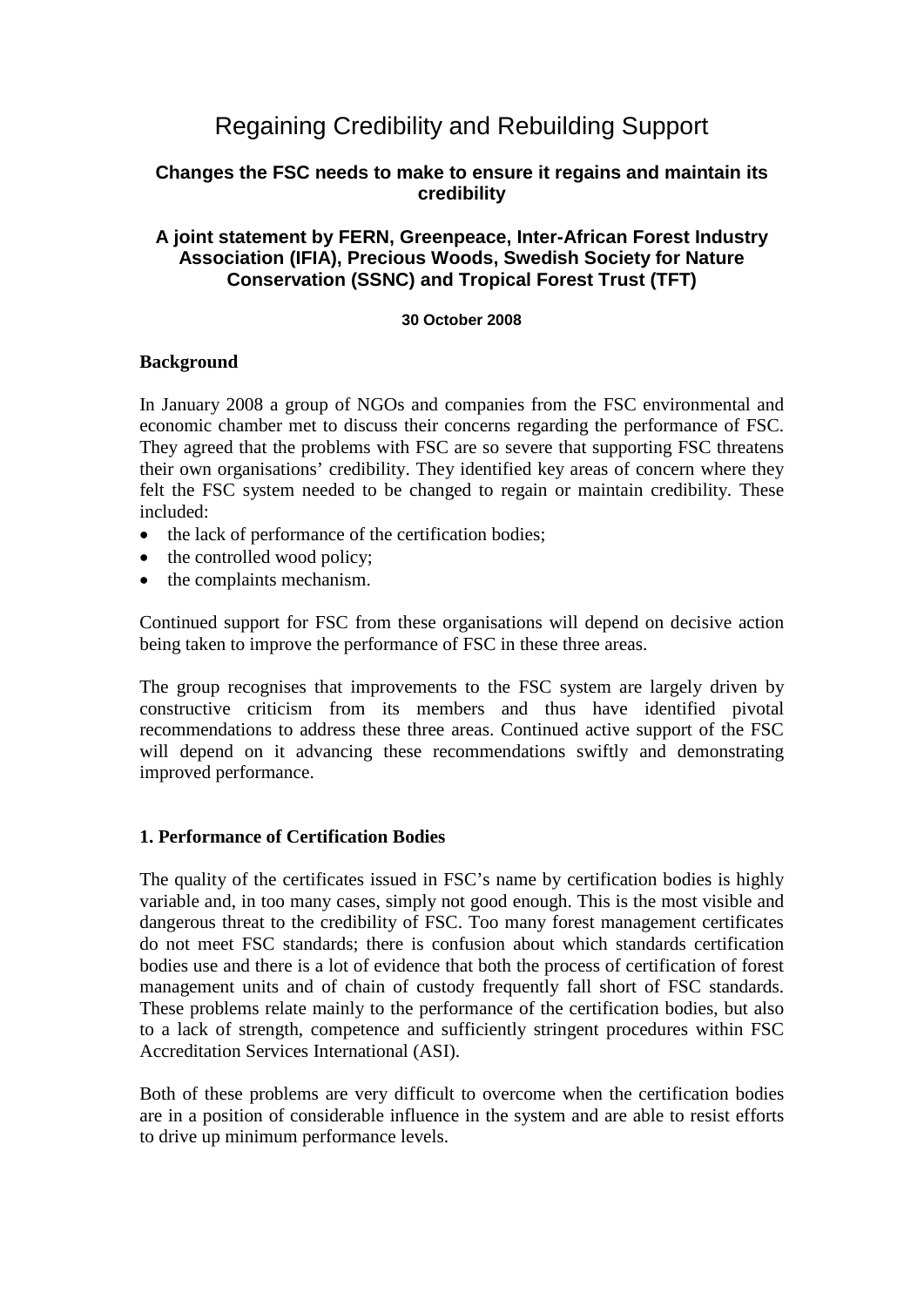A number of critics and supporters over the years have suggested that the direct financial relationship between the certification bodies and their clients was at the root of the problem and that if this could be changed a lot of the problems would be solved. The group commissioned a study to look at alternative models used by other certification schemes across different sectors to oversee the process of certification. The study did not find another model on any significant scale in any other sector that could be easily implemented by the FSC. The study also indicated that moving the responsibility for selecting and paying certification bodies to the FSC would be difficult, but more importantly, would not necessarily solve the problem.

Taking into account the outcome of the study, the group concluded that a range of other actions would be more effective than focusing on the contractual relationship between clients and certification bodies. This approach aims to reverse the current situation where cutting corners is more profitable than delivering a consistently high quality service. The group concluded that:

## **1.1 FSC (ASI) must be in control of FSC certificates**. **Certificates issued are FSC certificates and are directly linked to FSC's reputation. FSC-ASI must be able to suspend certificates if it believes the certificate is not warranted. We therefore recommend the following actions:**

- ASI must have the right to audit (review) certificate holders, forest management and chain of custody, if and when it deems this necessary and must have the right to suspend the certificate immediately if it finds it to be non-compliant with FSC rules.
- Public summary reports should be published one month prior to a forest management certificate being issued. This would allow for stakeholders to raise concerns. In cases of significant documented evidence of non-compliance with FSC certification requirements and procedures, ASI could then audit and if needed halt or delay a certificate before it is issued, thereby significantly reducing the damage to FSC's reputation.

**1.2 The race to the bottom among certification bodies must be halted and reversed. At the moment there are no real consequences for certification bodies for poor performance, and few incentives to do better. This leads to corners being cut to compete for contracts and to increase the number of clients a certification body can take on. It is cheaper to do a poor quality audit and consultation than a high quality one, and the system fails to address this. Improvements in the system need to focus on rewarding high performance and driving out poor performance by making poor performers uncompetitive. We therefore recommend the following actions:**

- ASI should establish a publicly available rating of certification bodies, so companies and NGOs can easily see how different certification bodies are performing globally or in different regions and companies can select for quality as well as price.
- The agreed but never implemented system whereby ASI audits certification bodies more or less intensively, depending on how many Corrective Action Requests they received in the previous year must be implemented. The cost of any additional audits is paid by the certification body thus providing a very real incentive to maintain high standards. As a first step ASI must increase the baseline